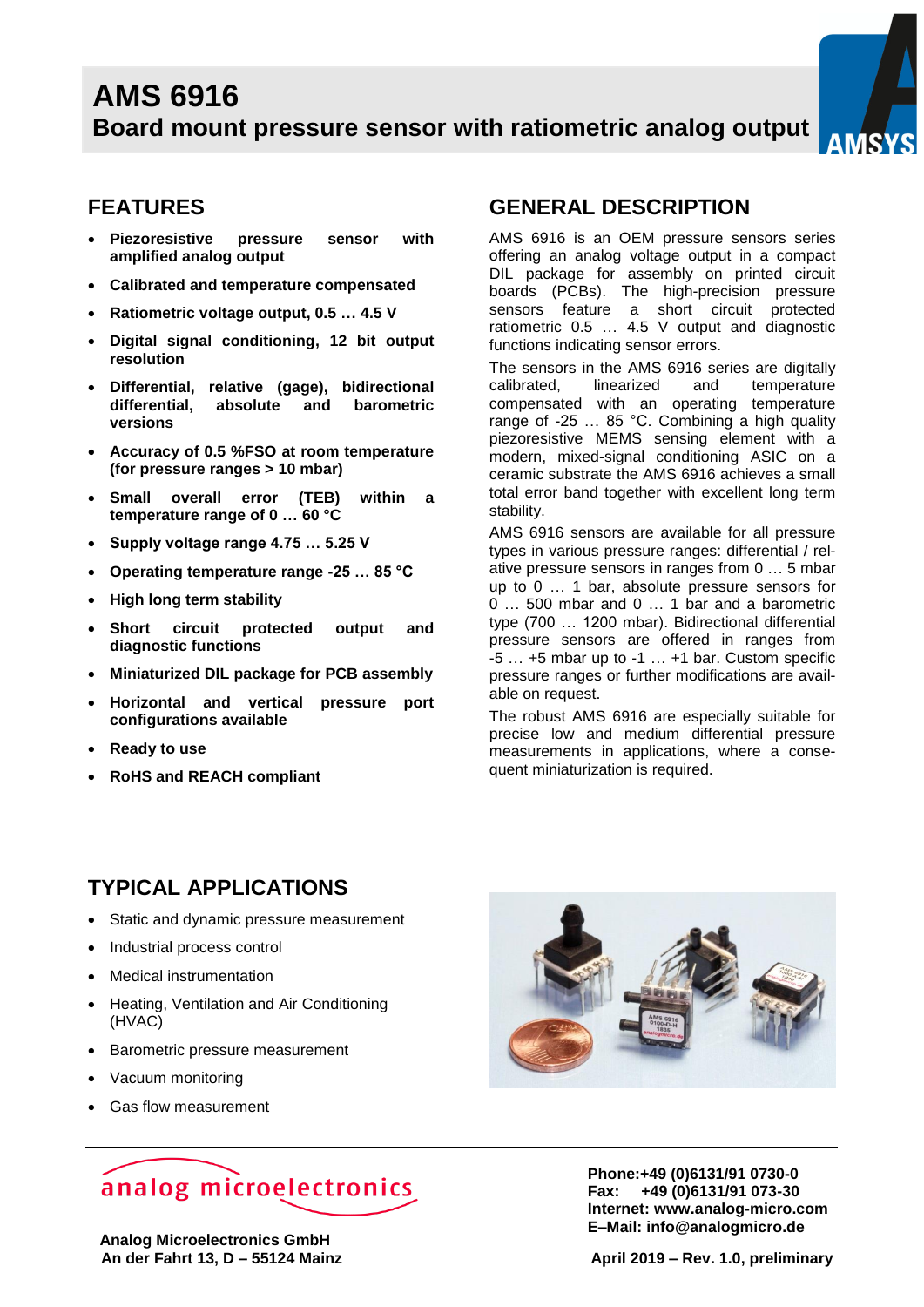### **PRESSURE RANGES AND TYPES**

| Pressure sensor code      | <b>Pressure type</b>       | <b>Pressure</b><br>range<br>in mbar | <b>Burst</b><br>pressure <sup>1)</sup><br>in bar | <b>Pressure</b><br>range<br>in PSI | <b>Burst</b><br>pressure<br>in PSI |
|---------------------------|----------------------------|-------------------------------------|--------------------------------------------------|------------------------------------|------------------------------------|
| <b>Ultra low pressure</b> |                            |                                     |                                                  |                                    |                                    |
| AMS 6916-0005-D-          | differential (relative)    | 05                                  | > 0.2                                            | 00.0725                            | > 3                                |
| AMS 6916-0005-D-B-        | bidirectional differential | $-5+5$                              | > 0.2                                            | $-0.0725+0.0725$                   | > 3                                |
| AMS 6916-0010-D-          | differential (relative)    | 010                                 | > 0.2                                            | 00.145                             | > 3                                |
| AMS 6916-0010-D-B-        | bidirectional differential | $-10+10$                            | > 0.2                                            | $-0.145+0.145$                     | > 3                                |
| Low pressure              |                            |                                     |                                                  |                                    |                                    |
| AMS 6916-0020-D-          | differential (relative)    | 020                                 | > 0.4                                            | 00.29                              | > 6                                |
| AMS 6916-0020-D-B-        | bidirectional differential | $-20+20$                            | > 0.4                                            | $-0.29+0.29$                       | > 6                                |
| AMS 6916-0050-D-          | differential (relative)    | 050                                 | >1                                               | 00.725                             | >15                                |
| AMS 6916-0050-D-B-        | bidirectional differential | $-50+50$                            | >1                                               | $-0.725+0.725$                     | >15                                |
| AMS 6916-0100-D-          | differential (relative)    | 0100                                | >1                                               | 01.450                             | >15                                |
| <b>Standard pressure</b>  |                            |                                     |                                                  |                                    |                                    |
| AMS 6916-0200-D-          | differential (relative)    | 0200                                | > 1.7                                            | 02.901                             | > 25                               |
| AMS 6916-0200-G-          | relative                   | 0200                                | > 1.7                                            | 02.901                             | > 25                               |
| AMS 6916-0200-D-B-        | bidirectional differential | $-200+200$                          | > 1.7                                            | $-2.901+2.901$                     | > 25                               |
| AMS 6916-0350-D-          | differential (relative)    | 0350                                | > 1.7                                            | 05.076                             | > 25                               |
| AMS 6916-0350-G-          | relative                   | 0350                                | > 1.7                                            | 05.076                             | > 25                               |
| AMS 6916-0350-D-B-        | bidirectional differential | $-350+350$                          | > 1.7                                            | $-5.076+5.076$                     | > 25                               |
| AMS 6916-1000-D-          | differential (relative)    | 01000                               | > 5                                              | 014.50                             | > 72                               |
| AMS 6916-1000-G-          | relative                   | 01000                               | > 5                                              | 014.50                             | > 72                               |
| AMS 6916-1000-D-B-        | bidirectional differential | $-1000+1000$                        | > 5                                              | $-14.50+14.50$                     | > 72                               |
| AMS 6916-0500-A           | absolute                   | 0500                                | > 5                                              | 07.25                              | > 72                               |
| AMS 6916-1000-A           | absolute                   | 01000                               | > 5                                              | 014.5                              | > 72                               |
| AMS 6916-1200-B           | barometric                 | 700  1200                           | > 5                                              | 10.88  17.4                        | > 72                               |

<span id="page-1-2"></span>*Table 1***: AMS 6916 standard pressure ranges (other ranges on request)**

### **MAXIMUM RATINGS**

| <b>Parameter</b>                    | <b>Minimum</b> | <b>Typical</b> | <b>Maximum</b> | <b>Units</b> |
|-------------------------------------|----------------|----------------|----------------|--------------|
| Maximum supply voltage: $V_{S,max}$ |                |                | 6.0            |              |
| Operating temperature: $T_{op}$     | $-25$          |                | 85             | °€           |
| Storage temperature: $T_{amb}$      | $-25$          |                | 85             | °€           |
| Common mode pressure $p_{CM}^{2)}$  |                |                | 16             | bar          |

#### *Table 2***: Maximum ratings**

#### **Notes:**

- <span id="page-1-0"></span>1) Burst pressure is defined as the maximum pressure, which may be applied to one pressure port relative to the other port (or while only one pressure port is connected) without causing leaks in the sensor.
- <span id="page-1-1"></span>2) Common mode pressure is defined as the maximum pressure, which can be applied simultaneously on both pressure ports of a differential or bidirectional transmitter without causing damages, while no further differential pressure is applied.

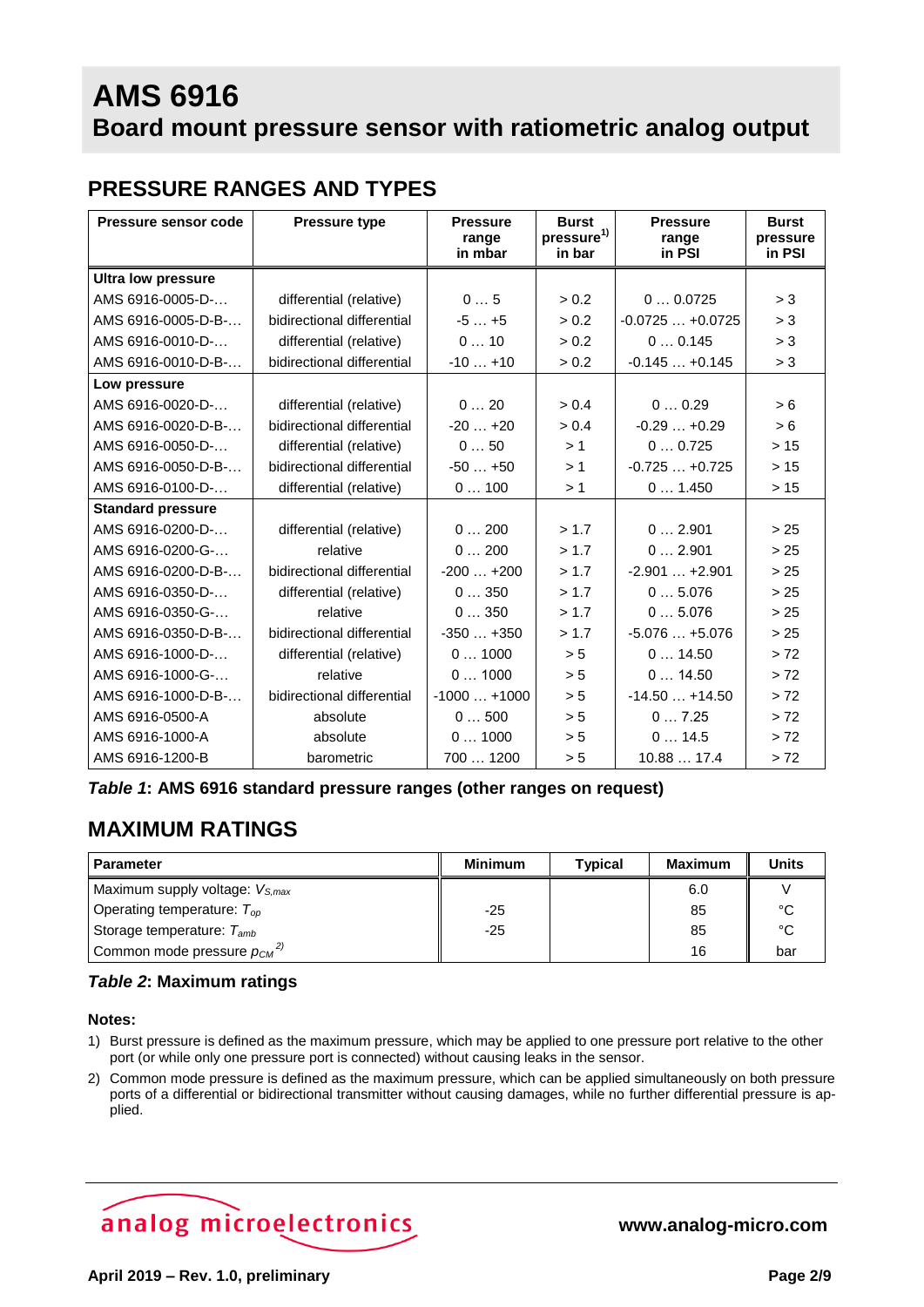### **SPECIFICATIONS**

All parameters apply to  $T_{op} = 25$  °C and  $V_s = 5.0$  V unless otherwise stated.

| <b>Parameter</b>                                                   | <b>Minimum</b>                   | <b>Typical</b> | <b>Maximum</b>   | <b>Units</b> |
|--------------------------------------------------------------------|----------------------------------|----------------|------------------|--------------|
| Analog output signal <sup>1)</sup>                                 |                                  |                |                  |              |
| @ specified minimum pressure (see "pressure ranges") 2)            |                                  | 0.5            |                  | $\vee$       |
| @ specified maximum pressure (see "pressure ranges") <sup>2)</sup> |                                  | 4.5            |                  | V            |
| Full span output (FSO) <sup>3)</sup>                               |                                  | 4              |                  | $\vee$       |
| without pressure (bidirectional differential types)                |                                  | 2.5            |                  | $\vee$       |
| Accuracy <sup>4)</sup> @ $T = 25 °C$                               |                                  |                |                  |              |
| Ultra low pressure sensors (5, 10 mbar)                            |                                  |                | ± 1.0            | %FSO         |
| Low pressure sensors (20, 50, 100 mbar)                            |                                  |                | ± 0.5            | %FSO         |
| Standard pressure sensors (> 100 mbar)                             |                                  |                | $\pm$ 0.5        | %FSO         |
| Overall error $^{5)}$ (TEB) @ T = 0  60 °C                         |                                  |                |                  |              |
| Ultra low pressure sensors (5, 10 mbar)                            |                                  |                | ± 1.5            | %FSO         |
| Low pressure sensors (20, 50, 100 mbar)                            |                                  |                | ± 1.0            | %FSO         |
| Standard pressure sensors (> 100 mbar)                             |                                  |                | ± 1.0            | %FSO         |
| Long term stability                                                |                                  | $0.2^{6}$      | < 0.5            | %FSO/a       |
| Resolution A/D converter                                           |                                  | 14             |                  | bits         |
| Resolution analog output signal                                    | 12                               |                | <b>bits</b>      |              |
| Supply voltage range (V <sub>s</sub> )                             | 4.75                             | 5.00           | 5.25             | $\vee$       |
| Overall ratiometricity error (@ $V_s = 4.9  5.1 V$ ) <sup>7)</sup> |                                  |                | ± 0.1            | %FSO         |
| Current consumption                                                |                                  |                | 3                | mA           |
| Reaction time (10 %  90 % rise time)                               |                                  | $\mathbf{1}$   | $\overline{2}$   | ms           |
| Start up time (Power up to data ready)                             |                                  |                | 8                | ms           |
| Load resistance at output $R_L$ to GND $^{8)}$                     | 5                                |                |                  | kΩ           |
| Capacitive load                                                    |                                  |                | 15               | nF           |
| Diagnostic output level                                            | $0 2.5$ and $97.5 100$           |                | % V <sub>S</sub> |              |
| Pressure changes                                                   | 10 <sup>6</sup>                  |                |                  |              |
| Compensated temperature range                                      | $-25$                            |                | 85               | °C           |
| Weight                                                             |                                  | 1.5            |                  | g            |
| Media compatibility                                                | See "Specification notes" 9) 10) |                |                  |              |

#### *Table 3***: Specifications**

#### **SPECIFICATION NOTES**

- <span id="page-2-0"></span>1) The analog output signal is ratiometric to the supply voltage.
- <span id="page-2-1"></span>2) For pressure ranges see *[Table 1](#page-1-2)*.
- <span id="page-2-2"></span>3) The Full Span Output (FSO) is the algebraic difference between the output signal at the specified maximum pressure and the output signal at the specified minimum pressure (see "Pressure ranges").
- <span id="page-2-3"></span>4) Accuracy is defined as the measurement value's maximum deviation from the ideal characteristic curve at room temperature (RT) in %FSO including the adjustment error (offset and span), nonlinearity, pressure hysteresis and repeatability. Nonlinearity is the measured deviation from the best fit straight line (BFSL) across the entire pressure range. Pressure hysteresis is the maximum deviation of the output value at any pressure within the specified range when the pressure is cycled to and from the minimum or maximum rated pressure. Repeatability is the maximum deviation of the output value at any pressure within the specified range after 10 pressure cycles.

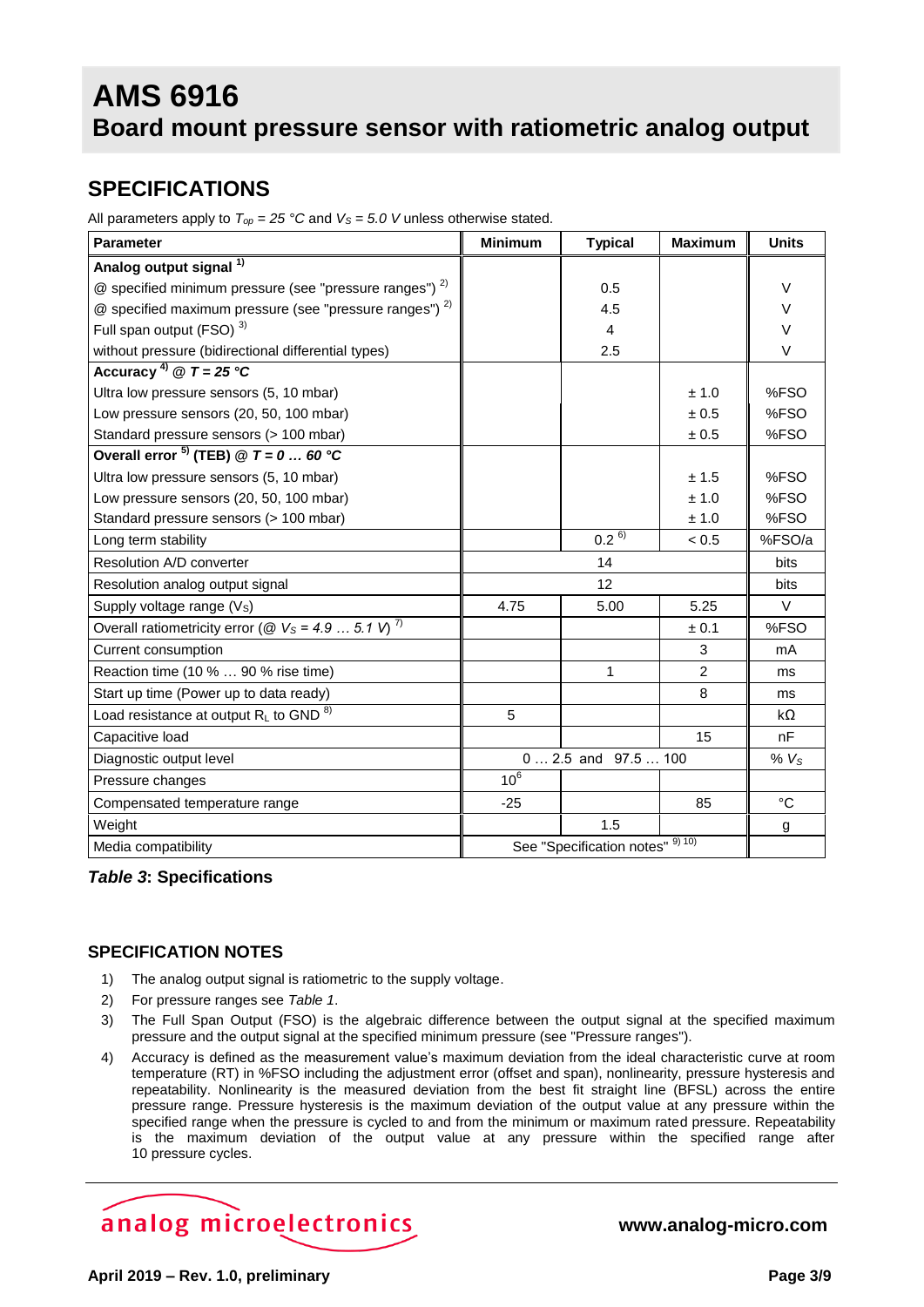- <span id="page-3-0"></span>5) The overall error (TEB) is defined as the measurement value's maximum deviation from the ideal characteristic curve in %FSO in the temperature range of 0 … 60 °C.
- <span id="page-3-1"></span>6) The long term stability is tested on a sample base.
- <span id="page-3-2"></span>7) The ratiometricity error is defined as the maximum deviation of the measurement output voltage at a supply voltage *V<sup>S</sup>* from the measurement output voltage at 5 V supply multiplied with *V<sup>S</sup> / 5 V* at room temperature (RT) in %FSO at any pressure within the specified range. *V<sup>S</sup>* has to be in the specified range.
- <span id="page-3-3"></span>8) A load resistor of *R<sup>L</sup> = 10 kΩ* is recommended, if the diagnostic feature is used to detect a power loss.
- <span id="page-3-4"></span>9) Media compatibility of pressure port 1 (for a description of port 1, see *[Figure 3](#page-6-0)*): fluids and gases non-corrosive to LCP, silicon, Pyrex, RTV silicone rubber and epoxy.
- <span id="page-3-5"></span>10) Media compatibility of pressure port 2 (for a description of port 2, see *[Figure 3](#page-6-0)*): clean, dry gases, non-corrosive to LCP, silicon, RTV silicone rubber, epoxy, gold (alkaline or acidic liquids can destroy the sensor).

### **FUNCTIONAL DESCRIPTION**

The pressure sensors from the AMS 6916 series combine a high quality, piezoresistive MEMS silicon sensing element with a modern mixed-signal CMOS ASIC for digital signal-conditioning on a ceramic substrate. This combination enables high precision measurements and excellent drift and long-term stability.

The functional principle of the AMS 6916 sensors is explained using *[Figure 1](#page-3-6)*.



#### <span id="page-3-6"></span>*Figure 1***: Functional principle**

The physical pressure measurement is done at AMS 6916's piezoresistive pressure sensing element, which converts the applied pressure into a differential voltage signal almost proportional to the applied pressure. This differential voltage signal is corrected and conditioned by the connected ASIC in multiple steps.

At first the differential voltage signal from the sensing element is pre-amplified by the ASIC's amplifier block (Amp) and transmitted to the integrated A/D converter (ADC) by the multiplexer stage (MUX). The ADC converts this voltage signal into a digital value with a resolution of 14 bit. This digitized pressure signal is corrected and calibrated in the subsequent ASIC microcontroller (uC) block.

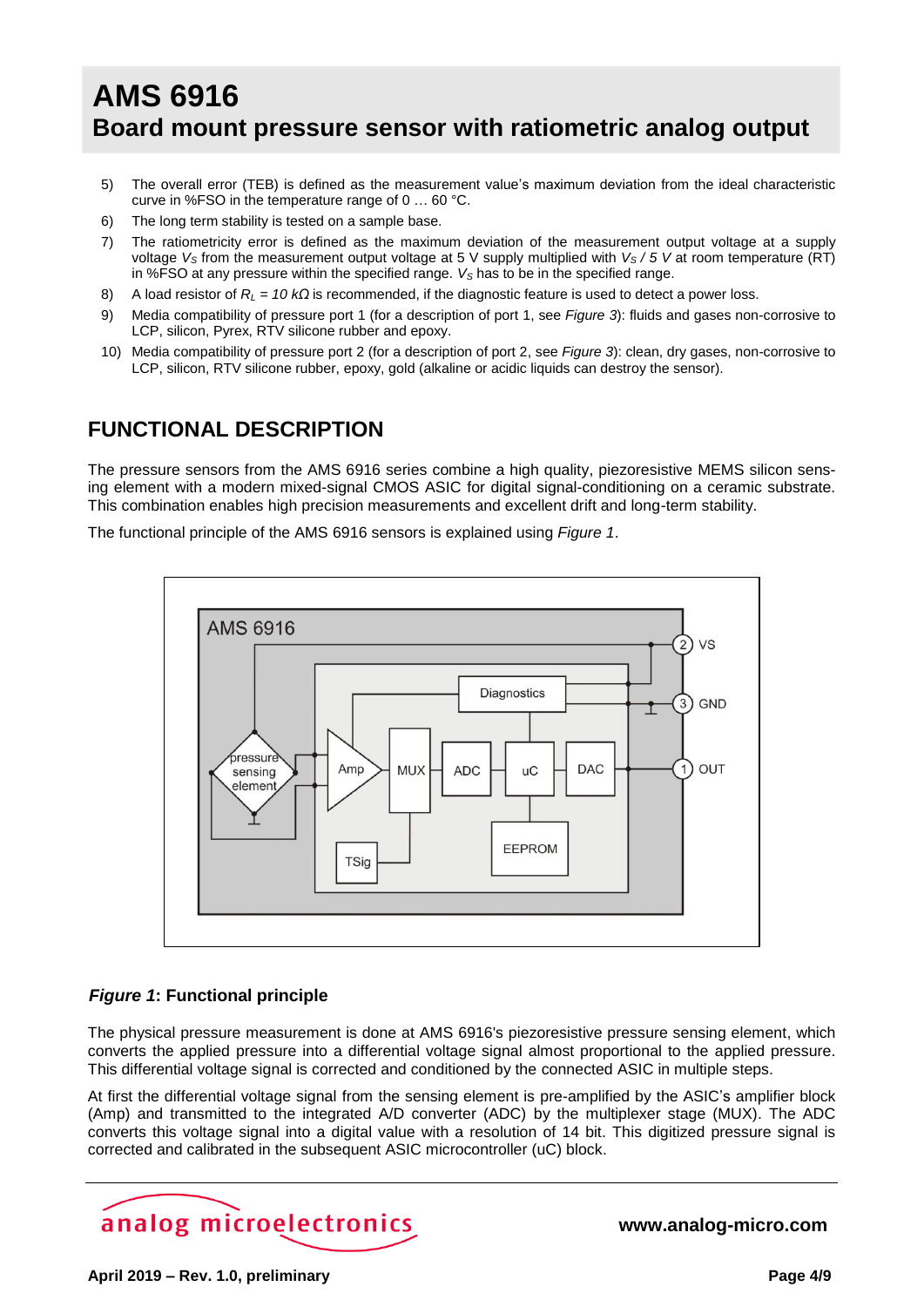During AMS 6916's factory calibration sensor-specific correction coefficients are determined and stored in each sensor's EEPROM. This permits sensor-specific calibration and correction (i.e. temperature compensation and linearization) of the digitized pressure signal. The temperature signal necessary for temperature compensation is generated at the ASIC's temperature reference block (TSig) and is transmitted by the multiplexer to the ADC, where it is digitized. The ASIC's microcontroller block runs a cyclic program, which continuously calculates the current standardized and corrected digital pressure value using the current digitized pressure and temperature values as well as the stored correction coefficients.

Based on the linearized, temperature compensated and calibrated digital pressure value calculated by the microcontroller, the 12-bit D/A converter (DAC) block generates a ratiometric analog output voltage signal, which is factory calibrated to 0.5 … 4.5 V at 5 V supply voltage.

AMS 6916's ideal output voltage  $V_{OUT}^{rat}$  at pin 1 (OUT) is a linear function of the applied pressure  $p$  and the supply voltage *V<sup>S</sup>* .

It can be calculated by:

$$
V_{OUT}^{rat}(p, V_S) = \left(\frac{p \cdot p_{min}}{p_{max} \cdot p_{min}} \cdot 0.8 + 0.1\right) \cdot V_S
$$
\n(1)

Therein *pmin* and *pmax* are the sensor's specified minimum and maximum pressure, given by the sensor's pressure range in *[Table 1](#page-1-2)*. The applied measurement pressure *p* is defined by

| $p = p_1 - p_2$ | for differential and bi-directional types                      |
|-----------------|----------------------------------------------------------------|
| $p = p_1$       | for relative types (with $p_1$ referenced to ambient pressure) |

 $p = p_2$  for absolute and barometric types (with  $p_2$  referenced to vacuum)

with the definition  $p_1$  = pressure at port 1 and  $p_2$  = pressure at port 2 of AMS 6915 (for port definition see *[Figure 3](#page-6-0)*).

Furthermore the output at pin 1 (OUT) is short circuit protected against GND and *Vs*.

#### **AMS 6916's diagnostic function**

The AMS 6916 series has integrated diagnostic features to ensure that the sensor is working properly. The proof of functionality is done by the signal conditioning ASIC's diagnostics block, which is able to detect the following errors:

- failures in EEPROM contents (checked after Power On)
- failures in the pressure sensing element's electrical connections (checked during measurement operation)
- failures in the sensor's power or ground connection (Vs or GND loss, checked during measurement operation).

If the diagnostics block detects an error, the output voltage is set to a value in the diagnostic range, with *V*<sup>OUT</sup> ≤ 0.025 · *V*<sup>*s*</sup> or *V*<sup>OUT</sup> ≥ 0.975 · *V*<sup>*s*</sup>.

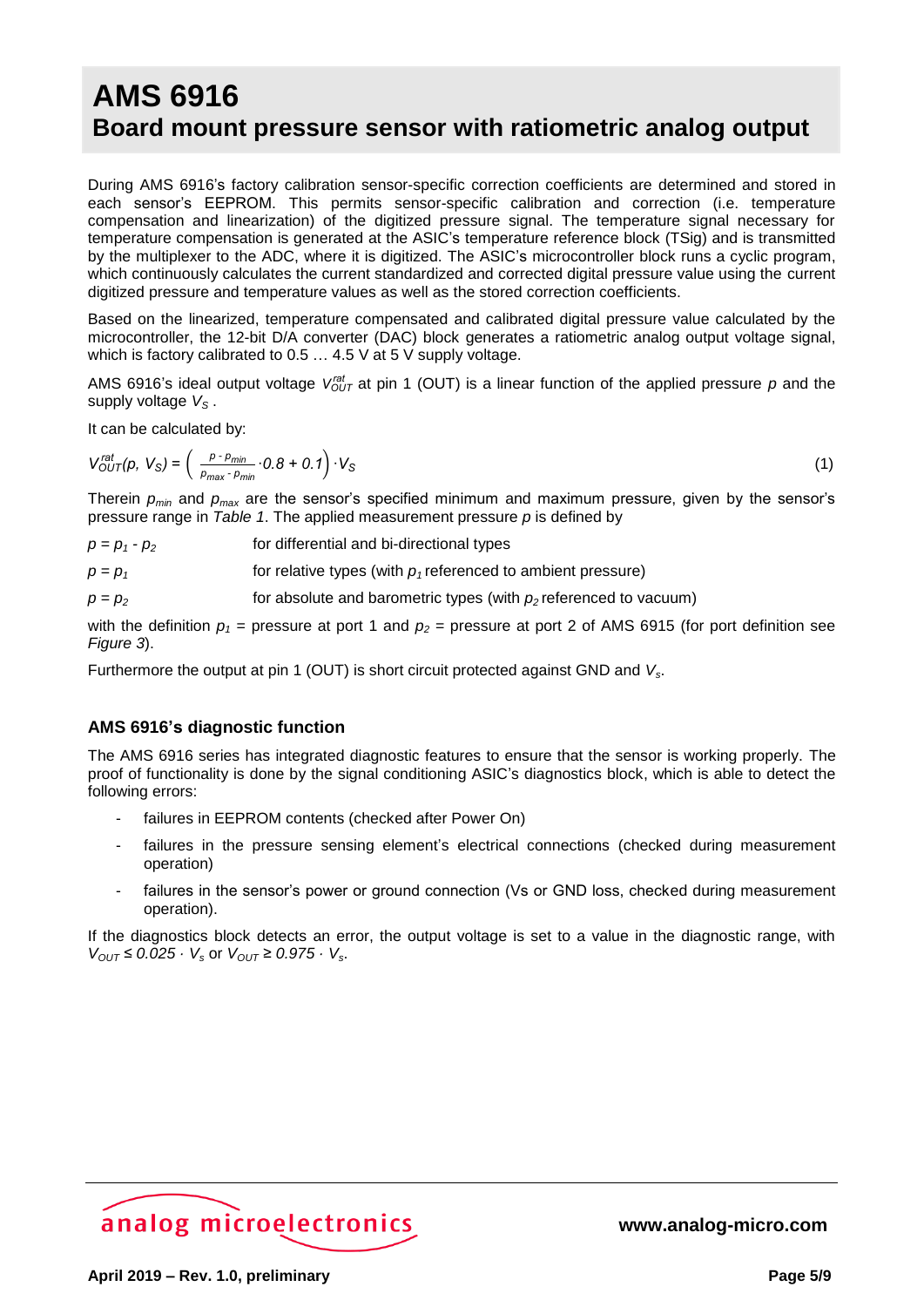### **INITIAL OPERATION**

AMS 6916 is connec[t](#page-5-0)ed electrically by assembly on a PCB or by mounting it on a suitable socket<sup>1</sup>. Pins 1 to 3 have to be connected as shown in *[Figure](#page-5-1) 2*, pins 4 to 8 are not connected internally, so they can be left open or shorted to GND.



#### <span id="page-5-1"></span>*Figure 2***: Principle electrical circuit**

The pressure connection is established using suitable hoses<sup>[2](#page-5-2)</sup> attached to AMS 6916's barbed pressure ports. Depending on the type of sensor and the type of pressure measurement one or two pressure ports have to be connected up to the measuring media / volumes.

For the pressures at port 1 and 2 (for port definition see *[Figure 3](#page-6-0)*) the following requirements have to be fulfilled (according to the definition  $p_1$  = pressure at port 1 and  $p_2$  = pressure at port 2):

| for differential pressure types <sup>3</sup> (AMS 6916-XXXX-D-):                                         | $p_1 > p_2$                                   |
|----------------------------------------------------------------------------------------------------------|-----------------------------------------------|
| for relative / gage pressure types (AMS 6916-XXXX-G-):                                                   | $p_1 > p_{ambient}, p_1 =$ measuring pressure |
| for bidirectional differential pressure types (AMS 6916-XXXX-D-B-): $p_1 > p_2$ and $p_1 < p_2$ possible |                                               |
| for absolute pressure types (AMS 6916-XXXX-A-):                                                          | $p_2$ = measuring pressure                    |
| for barometric pressure types (AMS 6916-XXXX-B-):                                                        | $p_2$ = measuring pressure                    |
|                                                                                                          |                                               |

The guidelines on media compatibility have to be taken into account (see "Specification notes", [9\)](#page-3-4) and [10\)\)](#page-3-5).

#### **Notes:**

- <span id="page-5-0"></span>1. ESD precautions are necessary, it is essential to ground machines and personnel properly during assembly and handling of the device
- <span id="page-5-2"></span>2. For horizontal pressure port configuration Analog Microelectronics recommends a silicone hose tubing with inner diameter  $\varnothing$  = 1.6 mm, outer diameter  $\varnothing$  = 3.2 mm and for vertical pressure port configuration a silicone hose tubing with inner diameter  $\varnothing$  = 2 mm, outer diameter  $\varnothing$  = 6 mm.
- <span id="page-5-3"></span>3. In general a differential pressure sensor can also be used for relative pressure measurements. In case of positive pressure relative to ambient pressure the measurement pressure has to be applied to port 1. For negative pressure relative to ambient pressure the measurement pressure is applied to port 2.

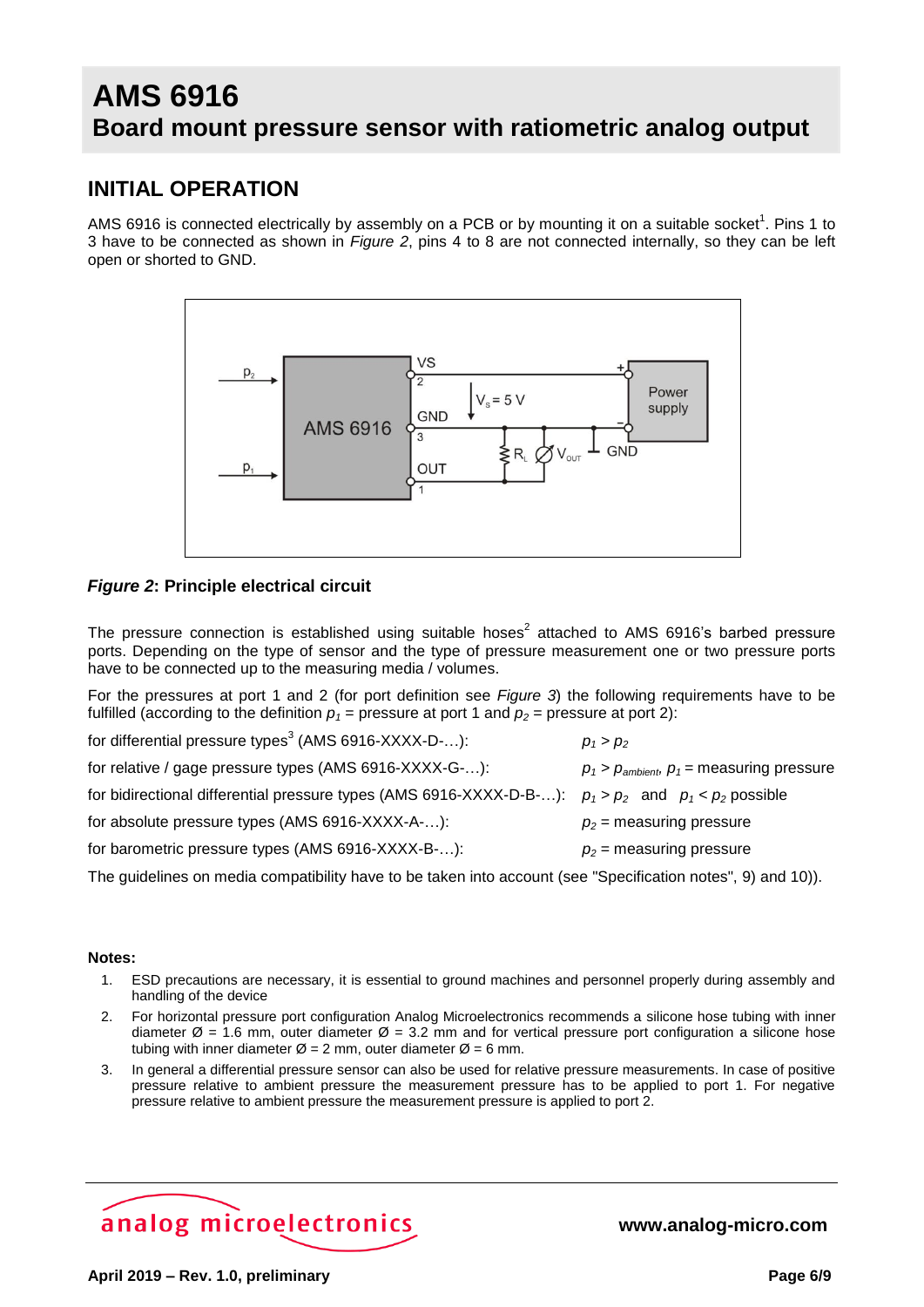### **DIMENSIONS AND PINOUT**



#### <span id="page-6-0"></span>*Figure 3***: AMS 6916 dimensions and pinout**

# analog microelectronics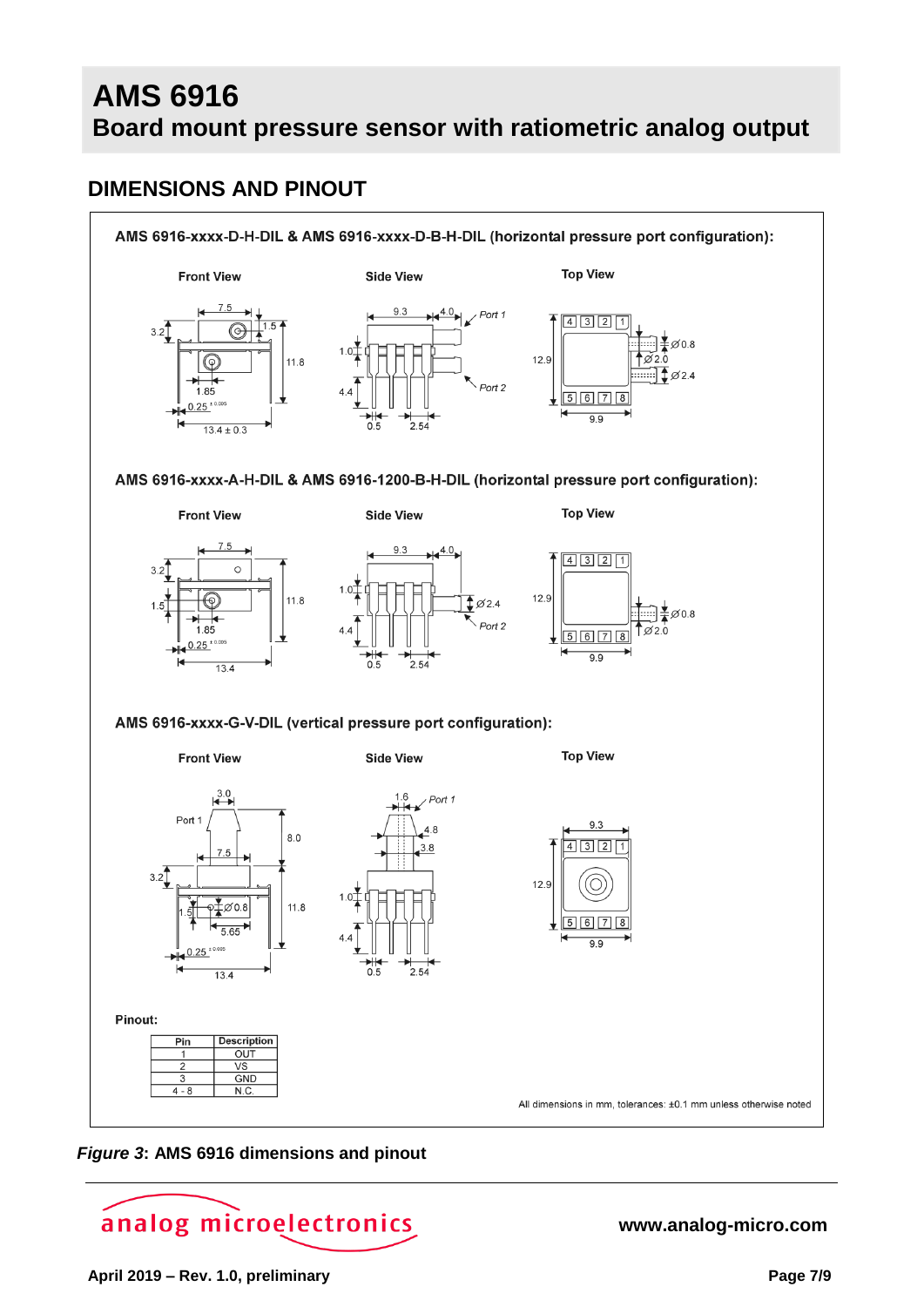### **ORDERING CODES**

### **Horizontal pressure port configuration (DIL package)**

| <b>Ordering Code</b>                             | mbar          | kPa           | <b>PSI</b>          |  |  |
|--------------------------------------------------|---------------|---------------|---------------------|--|--|
| Differential pressure types (-D)                 |               |               |                     |  |  |
| AMS 6916-0005-D-H-DIL                            | 0.5           | 00.5          | 0.00725             |  |  |
| AMS 6916-0010-D-H-DIL                            | 0.10          | 0.1           | 0.0.145             |  |  |
| AMS 6916-0020-D-H-DIL                            | 0.20          | 0.2           | 0.0.290             |  |  |
| AMS 6916-0050-D-H-DIL                            | 0.50          | 0.5           | 0.0.725             |  |  |
| AMS 6916-0100-D-H-DIL                            | 0.100         | 0.10          | 0.1450              |  |  |
| AMS 6916-0200-D-H-DIL                            | 0.0200        | 0.20          | 0.0.2.901           |  |  |
| AMS 6916-0350-D-H-DIL                            | 0350          | 035           | 0.5.076             |  |  |
| AMS 6916-1000-D-H-DIL                            | 0.1000        | 0.100         | 0.14.50             |  |  |
| Bidirectional differential pressure types (-D-B) |               |               |                     |  |  |
| AMS 6916-0005-D-B-H-DIL                          | $-5$ $+5$     | $-0.5 - +0.5$ | $-0.0725$ $+0.0725$ |  |  |
| AMS 6916-0010-D-B-H-DIL                          | $-10$ $+10$   | $-1$ $+1$     | $-0.145+0.145$      |  |  |
| AMS 6916-0020-D-B-H-DIL                          | $-20.1 + 20$  | $-2 + 2$      | $-0.290+0.290$      |  |  |
| AMS 6916-0050-D-B-H-DIL                          | $-50$ $+50$   | $-5$ $+5$     | $-0.725+0.725$      |  |  |
| AMS 6916-0100-D-B-H-DIL                          | $-100$ $+100$ | $-10$ $+10$   | $-1.450+1.450$      |  |  |
| AMS 6916-0200-D-B-H-DIL                          | $-200$ $+200$ | $-20.1 + 20$  | $-2.901+2.901$      |  |  |
| AMS 6916-0350-D-B-H-DIL                          | $-350$ $+350$ | $-35. + 35$   | $-5.076+5.076$      |  |  |
| AMS 6916-1000-D-B-H-DIL                          | $-1000+1000$  | $-100$ $+100$ | $-14.50 + 14.50$    |  |  |
| Absolute pressure types (-A)                     |               |               |                     |  |  |
| AMS 6916-0500-A-H-DIL                            | 0.500         | 0.50          | 0.7.25              |  |  |
| AMS 6916-1000-A-H-DIL                            | 0.1000        | 0.100         | 0.14.5              |  |  |
| Barometric (absolute) pressure types (-B)        |               |               |                     |  |  |
| AMS 6916-1200-B-H-DIL                            | 7001200       | 70120         | 10.88  17.4         |  |  |

#### **Vertical pressure port configuration (DIL package)**

| <b>Ordering Code</b>                | mbar   | kPa  | <b>PSI</b> |  |  |
|-------------------------------------|--------|------|------------|--|--|
| Relative (Gage) pressure types (-G) |        |      |            |  |  |
| AMS 6916-0200-G-V-DIL               | 0.0200 | 0.20 | 0.2.901    |  |  |
| AMS 6916-0350-G-V-DIL               | 0350   | 035  | 0.5.076    |  |  |
| AMS 6916-1000-G-V-DIL               | 01000  | 0100 | 0.14.50    |  |  |



your distributor AMSYS GmbH & Co.KG An der Fahrt 4, 55124 Mainz, Germany Tel. +49 (0) 6131 469 875 0 info@amsys.de | www.amsys.de